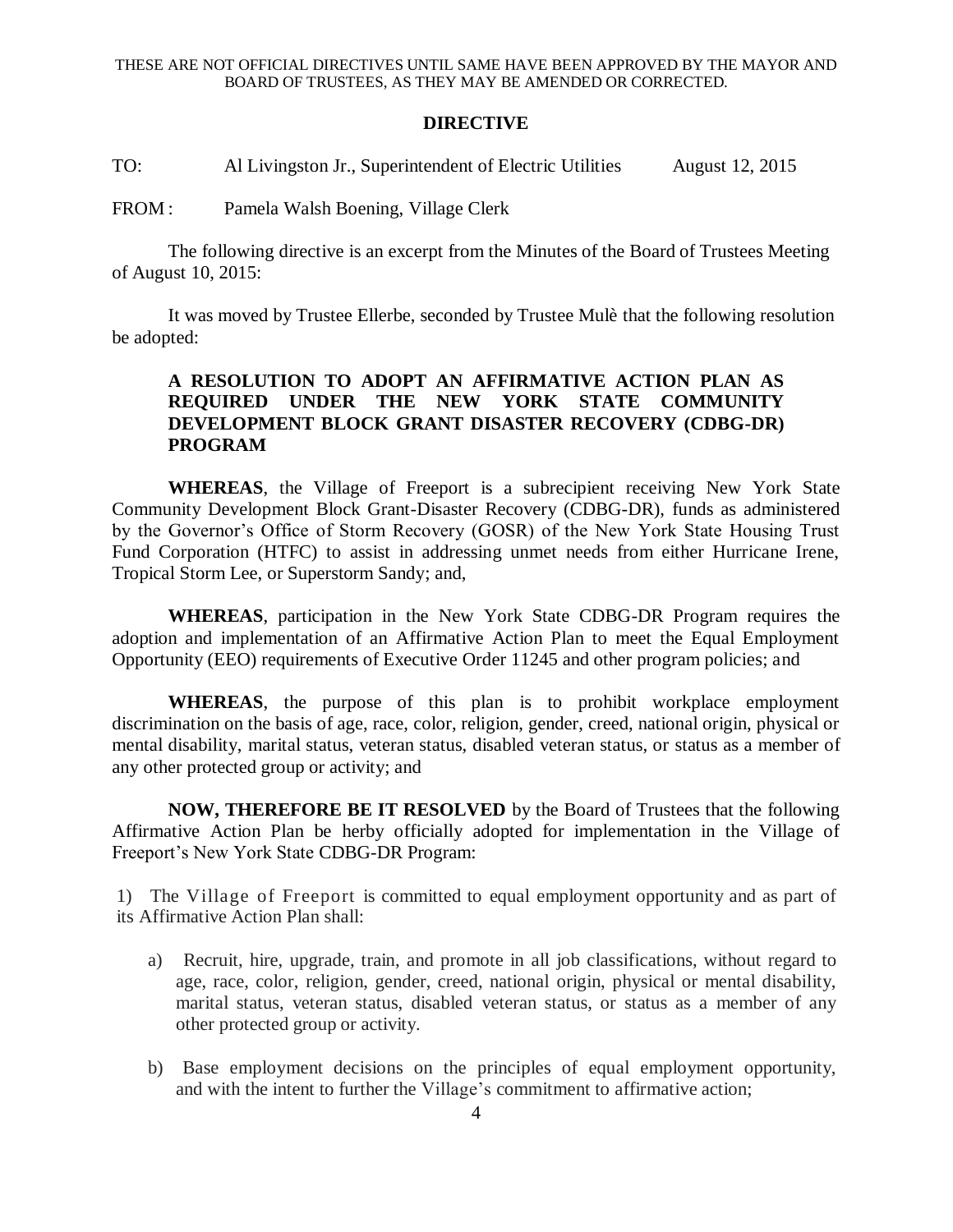## THESE ARE NOT OFFICIAL DIRECTIVES UNTIL SAME HAVE BEEN APPROVED BY THE MAYOR AND BOARD OF TRUSTEES, AS THEY MAY BE AMENDED OR CORRECTED.

- c) Ensure that all terms and conditions of employment such as compensation, benefits, layoff, return from layoff, training, educational tuition assistance, and social and recreation programs, shall be administered without regard to age, race, color, religion, gender, creed, national origin, physical or mental disability, marital status, veteran status, disabled veteran status, or status as a member of any other protected group or activity.
- d) Ensure that promotion decisions will be made in accordance with the principles of affirmative action by imposing only valid requirements for promotional opportunities;
- e) Take action to prevent harassment or intimidation of all employees, particularly those encompassed by the Village's affirmative action efforts.
- 2) The Village of Freeport will post the federal EEO Poster in a conspicuous location.
- 3) In all solicitations or advertisements for employment the Village of Freeport shall state that all qualified applicants will receive consideration for employment without regard to age, race, color, religion, gender, creed, national origin, physical or mental disability, marital status, veteran status, disabled veteran status, or status as a member of any other protected group or activity.
- 4) The Village of Freeport will maintain written employment records to demonstrate compliance with Executive Order 11246.
- 5) The Village of Freeport will pursue opportunities to recruit and develop qualified job candidates to avoid employment barriers and to ensure equal opportunity for candidates.
- 6) The Village of Freeport's Affirmative Action Plan will be posted on the Human Resources Office web page at www.freeportny.gov.
- 7) Executive Director of Human Resources has been assigned responsibility for the implementation and administration of this Affirmative Action Plan.

| In Favor |
|----------|
| In Favor |
| In Favor |
| In Favor |
| In Favor |
|          |

Copy to:

| - - - 1 |             |                 |             |
|---------|-------------|-----------------|-------------|
|         | Auditor     | Court           | Purchasing  |
|         | Assessor    | Electric Utili. | Registrar   |
|         | Attorney    | Fire Dept.      | Rec. Center |
|         | Bldg. Dept. | File            | Treasurer   |
|         |             |                 |             |